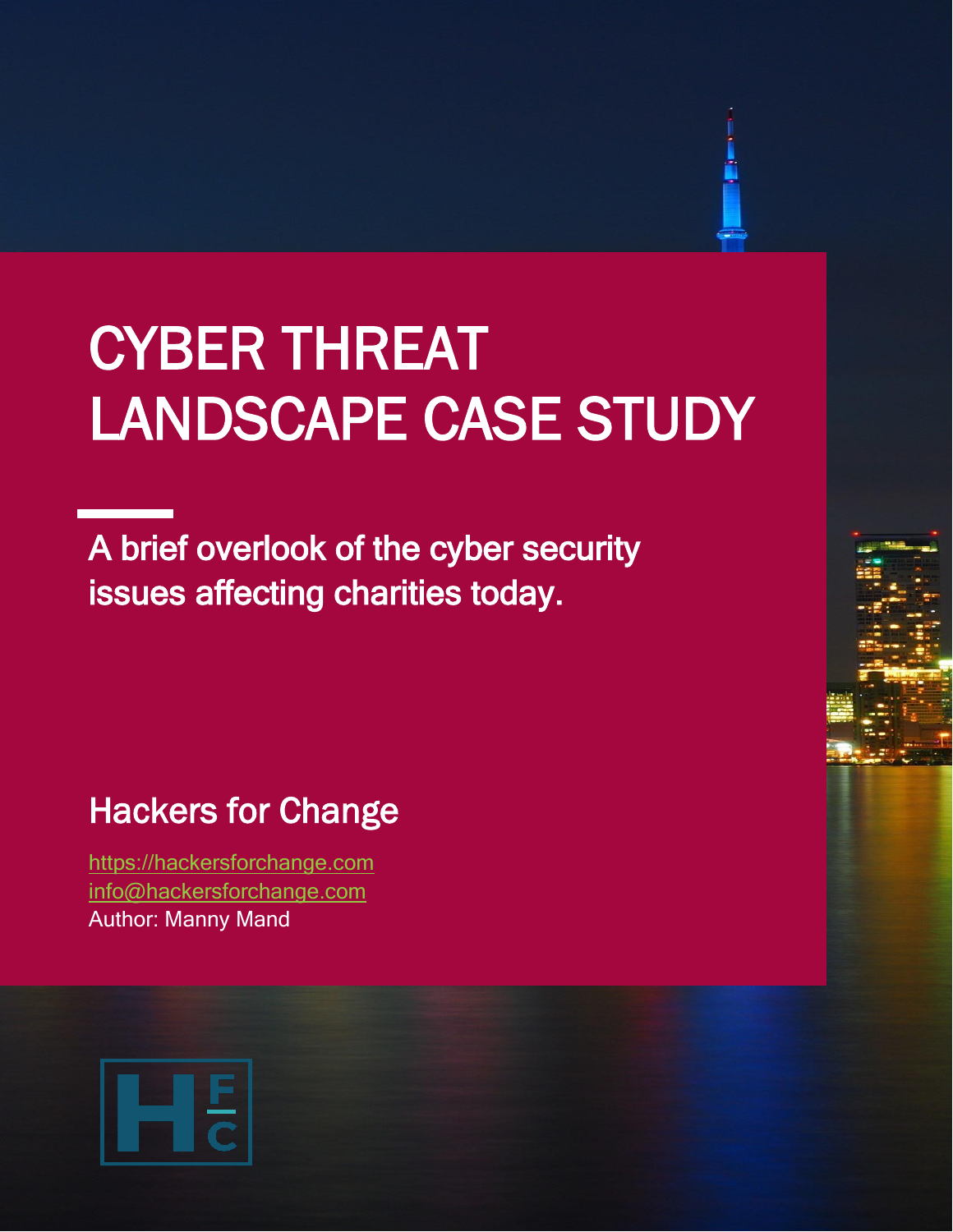# Threat Landscape Case Study

# Introduction

In 2019 over 4.1 billion consumer records were compromised [\(Norton\)](https://us.norton.com/internetsecurity-emerging-threats-2019-data-breaches.html). There is an undeniable need for cyber security services to stay ahead of malicious hackers; to protect organizational and customer data. However, the issue is cyber security services are expensive and most small to medium charities/NPO's organizations do not have the financial resources to pay exorbitant amounts to secure their network. Hackers for Change is a notfor-profit organization that addresses this gap by rendering cyber security services for charitable organizations at a nominal fee. Services rendered by Hacker's for Change include assistance from industry experts and students getting relevant experience in their respective industry.

### THREAT LANDSCAPE OVERVIEW

A Clark School study at the University of Maryland quantified that a cyber-attack occurs every 39 seconds. With the unprecedented amount of cyber-attacks, it is evident that there is an undeniable need for cyber security to safeguard sensitive information against hackers. With services rendered by security companies often too costly; this leaves small charitable organizations in a tough, and oftentimes insecure position. Hackers for Change intends to leverage its powerful volunteer network to offer low-cost cyber security services to the charities/nonprofits allowing them to focus on maximizing their social impact.



The importance of cyber security can be grouped into three categories; customer protection, availability of data and reputation. Organizations may be held liable in the event of a data breach. Acts such as PIPEDA require certain industries (such as healthcare non-profit/charity ventures) to implement safeguards to protect their data. Successful cyber-attacks can also affect the availability of client facing services. In 2017 Little Red Door, a small US healthcare charity received an email from a group of hackers that had blocked access to client files and financial data and were demanding money for its release. The hackers were asking for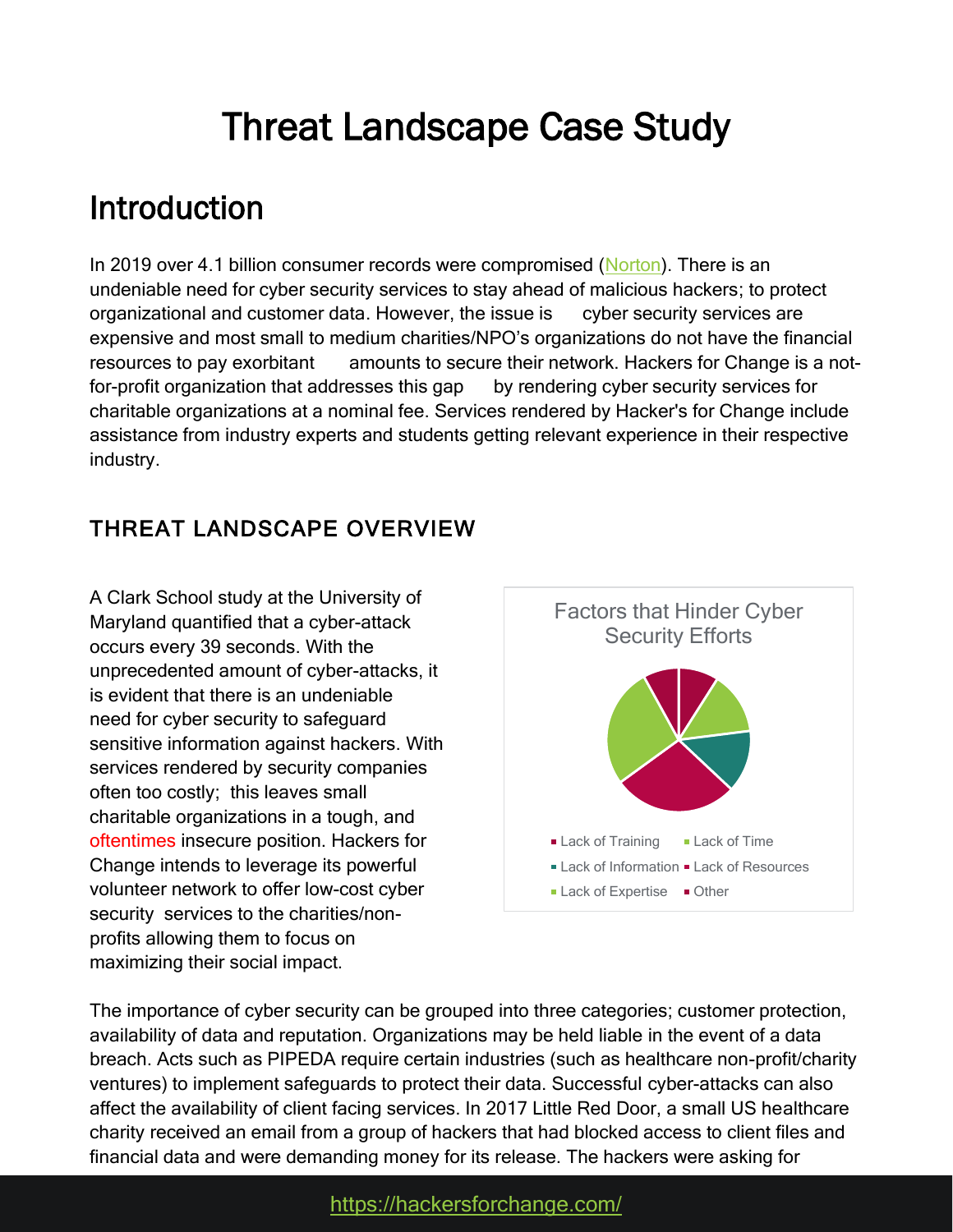\$43,000 USD in exchange for the data. As they did not pay the ransom it took them months rebuilding client data. Finally, reputational damage usually arises during cyber-attacks and there can be a severe loss of trust between the public and organizations. A study by DataBreachToday concluded that 54% of companies believe it can take 10 months to two years to restore an organization's reputation after a data breach.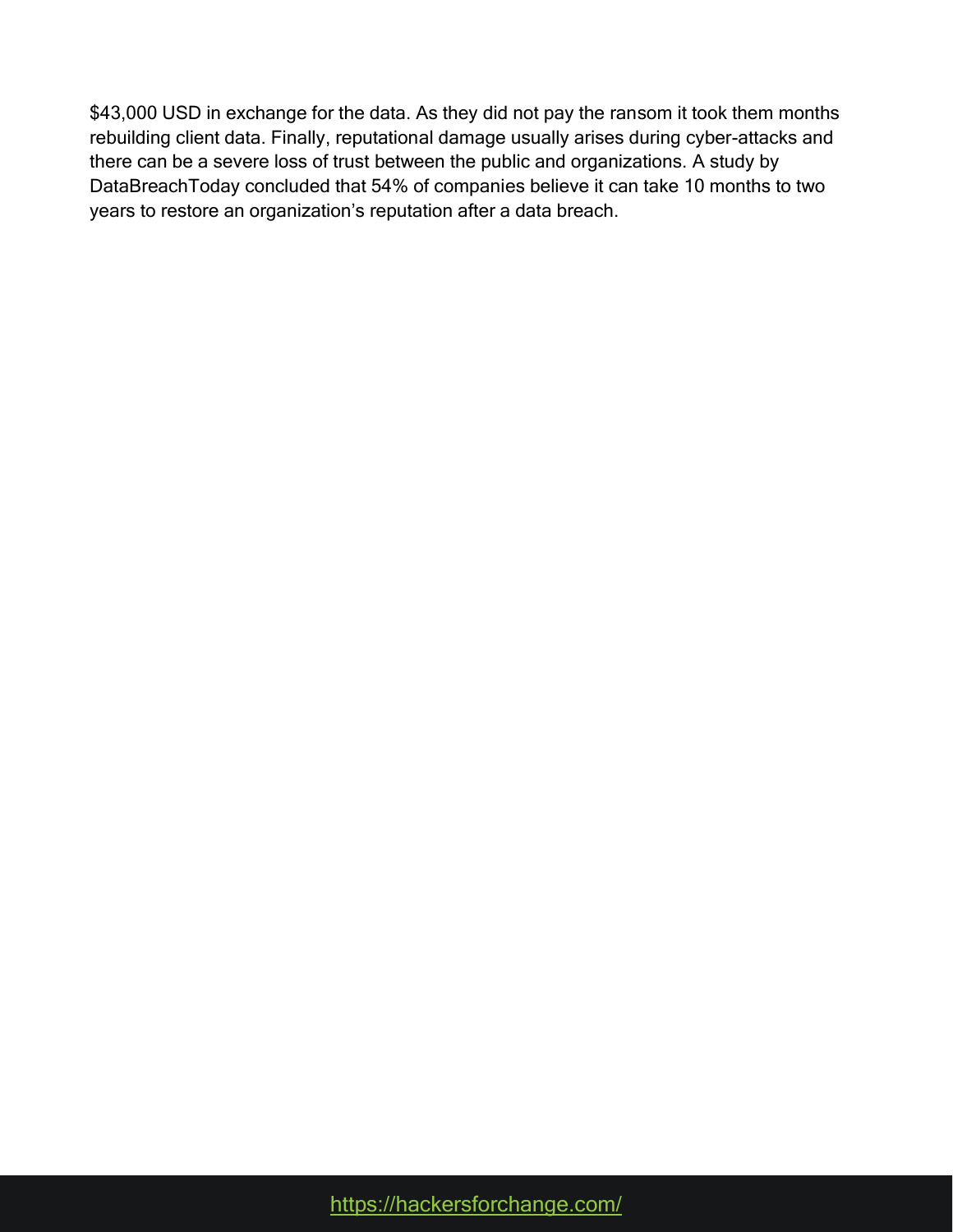## CHARITY CYBER ATTACK I – ST. JOHN AMBULANCE

#### **Overview**

St. John Ambulance is the UK's leading first aid charity. They provide training courses, advice, and volunteering opportunities related to first aid. In July 2019, a group of cyber criminals temporarily disabled their systems by installing ransomware on their server. A ransomware is a form of a malware that encrypts a victim's files. The attacker then demands a ransom from the victim to restore access to the previously encrypted files. Information compromised included client names, invoice details and driving license data.

#### What went wrong?

An employee of the organization had fallen for a phishing email which installed ransomware on the St John Ambulance network. Phishing is a method of trying to gather personal information or infect a system with malware by using deceptive email techniques.

#### What went right?

St. John Ambulance had an effective incident response strategy which enabled them to recover from the attack in thirty minutes. On average the number of days a ransomware incident lasts is 16.2 days. St John's effective incident response strategy allowed them to recover quickly.

#### Post Mortem Evaluation

St. John Ambulance had an effective incident response which allowed them to recover quickly. Although they had a plan in place, The Global Cybersecurity Index (GCI) 2017 report revealed that 69% of non-profits/charities did not have a cyber security response plan in place. It is vital to have an effective cyber security plan to ensure your organization can recover from any incident. In addition to this, performing security awareness training can significantly reduce the risk of employees falling victim to phishing attacks.

#### Mitigation Strategies

St John Ambulance should have performed routinely cyber security awareness training to ensure the employees can identify and effectively respond to phishing attempts. Hackers for Change provides Security Awareness Training with interactive training to ensure your volunteers are prepared to deal with any cyber security threats.

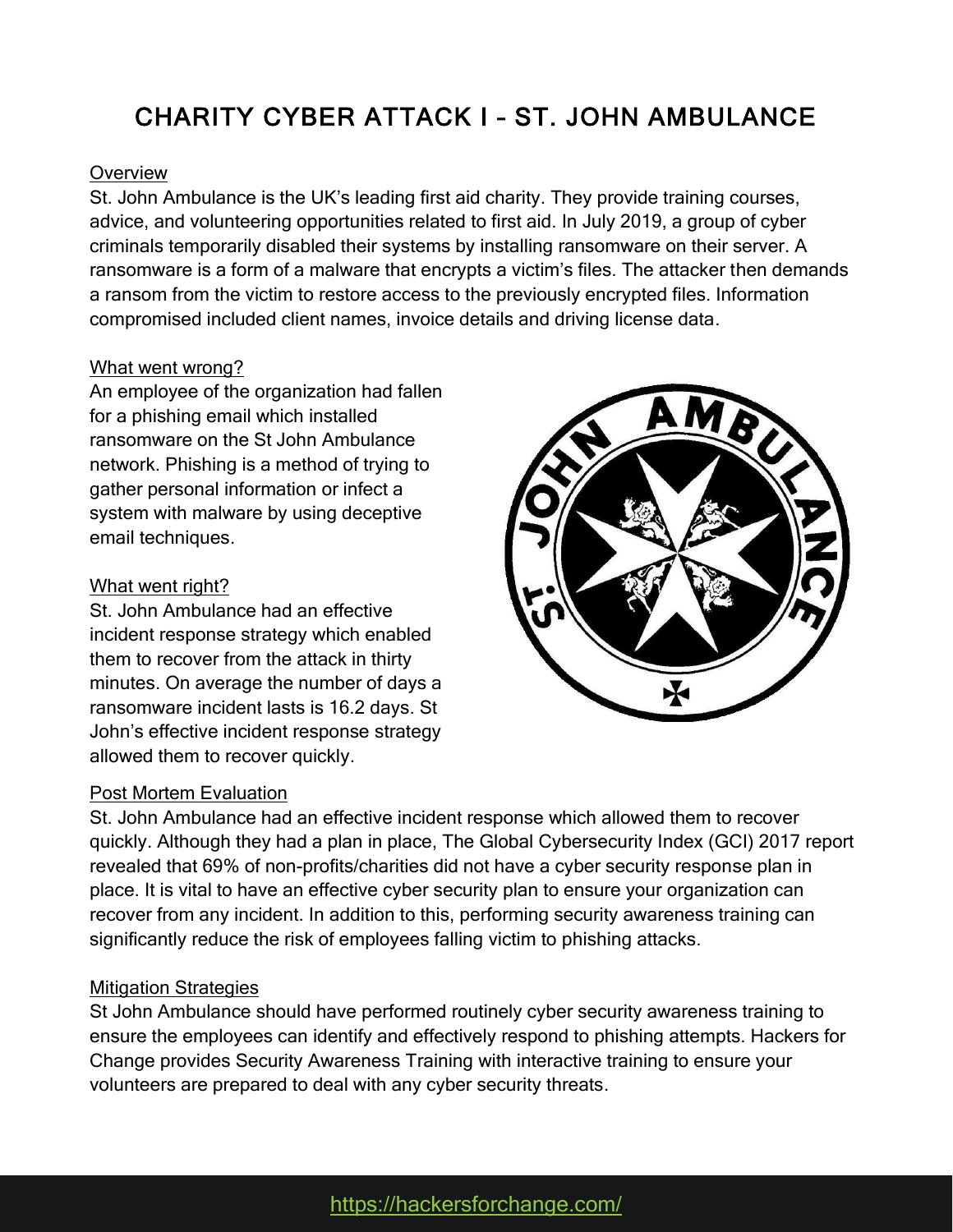## CHARITY CYBER ATTACK II – PEOPLE INC.

#### **Overview**

People Inc. is Western New York's leading non-profit human services agency. In 2019 nearly one thousand current and former clients of People Inc. have been notified of a security breach which exposed their personal and health information. The attacker gained access to personal private information such as social security numbers, drivers licenses and government information.

#### What went wrong?

An employee of the organization had their email account hacked. This led to a hacker gaining access to loads of sensitive information. There are a number of ways an attacker could have gotten this employee's information, such as finding the information in previous data breaches or utilizing a brute force technique to ascertain the password. Hackers for Change helps mitigate this issue by searching for all employee information across the internet and the dark web. In addition to this, we review password policies to ensure brute force



Where your world opens up.

#### Post Mortem Evaluation

People Inc. did not have an effective policy that prevented the transmission of sensitive information over email. In addition to this, they did not have multi factor authentication configured which could have also prevented the unauthorized access of the email. From NTEN's State of Nonprofit it reveals that 68.2% of respondents do not have documented policies and procedures for when they get attacked.

#### Mitigation Strategies

People Inc. should have had password policies in place as well as policies related to the transmission of sensitive information. Hackers for Change can provide policies tailored to password management, sensitive information handling, etc. In addition to this, we will set up secure mediums for you to safely exchange files over the internet.